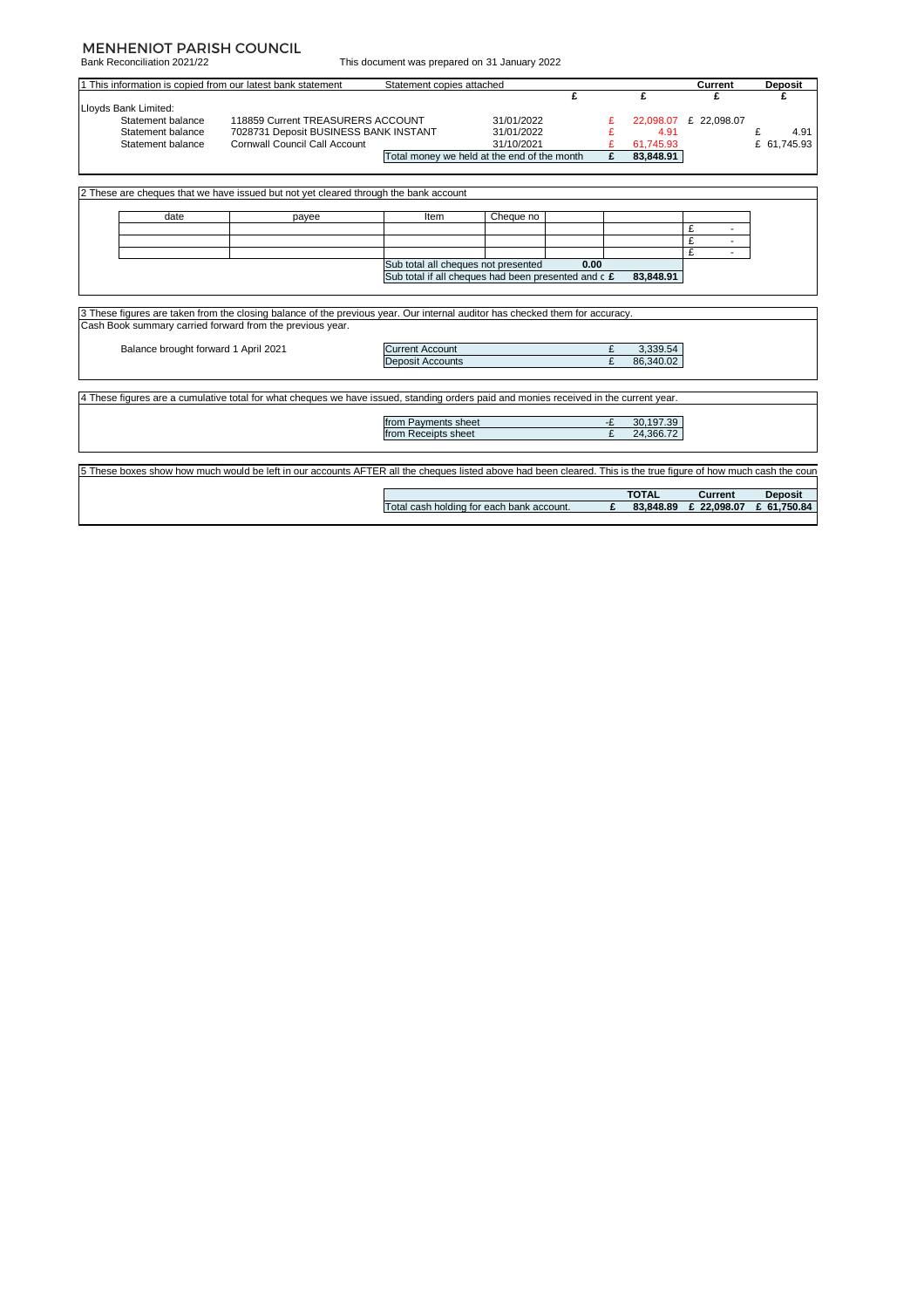

0 2 P e b r u a r y 2 2 2 2

M <sup>e</sup> <sup>n</sup> <sup>h</sup> <sup>e</sup> <sup>n</sup> <sup>i</sup> o <sup>t</sup> <sup>P</sup> <sup>a</sup> <sup>r</sup> i s <sup>h</sup> <sup>C</sup> <sup>o</sup> <sup>u</sup> <sup>n</sup> <sup>c</sup> <sup>i</sup> l . . . . <u>.</u> . . . . . . . . . M <sup>E</sup> <sup>N</sup> <sup>H</sup> <sup>E</sup> <sup>N</sup> <sup>I</sup> O <sup>T</sup> L <sup>I</sup> S <sup>K</sup> <sup>E</sup> <sup>A</sup> <sup>R</sup> <sup>D</sup> - - - - - - - - - - - $-$  . . .  $-$ 

### Y <sup>o</sup> <sup>u</sup> <sup>r</sup> <sup>A</sup> <sup>c</sup> <sup>c</sup> <sup>o</sup> <sup>u</sup> <sup>n</sup> <sup>t</sup>

S o r t C o d e 3 o 9 d e 3 d e 3 d e 3 d e 3 d e 3 d e 3 d e 3 d e 3 d e 3 d e 3 d e 3 d e 3 d e 3 d e 3 d e A c o u n t n t n b e r o u m b e r o u m b e r o u m b e r o u m b e r o u m b e r o u m b e r o u m b e r o

£25,120.00 Balance on 01 January 2022 £800.38

£3,822.31 Balance on 31 January 2022 £22,098.07

01 January 2022 to 31 January 2022

### **Money In**

**TREASURERS ACCOUNT** 

### **Your Transactions**

**Money Out** 

| Date      | <b>Description</b>                                    | <b>Type</b> | Money In $(E)$ | Money Out (£) | Balance (£) |
|-----------|-------------------------------------------------------|-------------|----------------|---------------|-------------|
| 06 Jan 22 | KENDALL AA ADGD KENDALL<br>PLOT 5B 14131330032603000N | <b>FPI</b>  | 12.00          |               | 812.38      |
| 06 Jan 22 | REBECCA PERRETT<br>PERRETT9B                          | <b>FPI</b>  | 12.00          |               | 824.38      |
| 06 Jan 22 | TIMOTHY SPREE TIM SPREE<br>P5A PFNZK1NPNWVZPMZV4K     | <b>FPI</b>  | 12.00          |               | 836.38      |
| 07 Jan 22 | JAMES C&R PLOT 3B<br>33200032778885000N 537017        | <b>FPI</b>  | 12.00          |               | 848.38      |
| 07 Jan 22 | <b>JENNIFER HARRISON</b><br><b>HARRISON 8A</b>        | <b>FPI</b>  | 12.00          |               | 860.38      |
| 10 Jan 22 | CROUCH S & H CROUCH 11B<br>436600041422011001402822   | <b>FPI</b>  | 12.00          |               | 872.38      |
| 14 Jan 22 | CC CORNWALL COUNCIL<br>59125234822746000N 602137      | <b>FPI</b>  | 25,000.00      |               | 25,872.38   |
| 24 Jan 22 | WHYMAN SUSAN WHYMAN 8B<br>& 10A FP22023O13172418      | <b>FPI</b>  | 24.00          |               | 25,896.38   |
| 24 Jan 22 | <b>B CADE BRIAN'S PLOT 13</b>                         | <b>BP</b>   | 12.00          |               | 25,908.38   |
| 26 Jan 22 | HM LAND REGISTRY - CD 8028                            | <b>DEB</b>  |                | 3.00          | 25,905.38   |
| 27 Jan 22 | SUSAN BAILEY BAILEY PLOT<br>1A 00156387632BBDQMNP     | <b>FPI</b>  | 12.00          |               | 25,917.38   |
| 27 Jan 22 | ZOOM.US 888-799-96 CD 8028                            | <b>DEB</b>  |                | 14.39         | 25,902.99   |
| 28 Jan 22 | <b>JOHN HESKETH</b>                                   | <b>BP</b>   |                | 540.00        | 25,362.99   |
| 28 Jan 22 | <b>KYLEIGH NEWBOULD</b>                               | <b>BP</b>   |                | 217.15        | 25,145.84   |
| 28 Jan 22 | HMRC - ACCOUNTS OF                                    | <b>BP</b>   |                | 89.60         | 25,056.24   |
| 28 Jan 22 | <b>PEAKE</b>                                          | <b>BP</b>   |                | 114.00        | 24,942.24   |

( C o n e d o n e s e ) ( C o n e )

P <sup>r</sup> u d e n t i a l R <sup>e</sup> g u l a t i o n <sup>A</sup> <sup>u</sup> t h o r i t y <sup>a</sup> n d <sup>r</sup> e g u l a t e d <sup>b</sup> y <sup>t</sup> h e <sup>F</sup> i n a n c i a l C <sup>o</sup> n d u c t A <sup>u</sup> t h o r i t y <sup>a</sup> n d <sup>t</sup> h e <sup>P</sup> <sup>r</sup> u d e n t i a l R <sup>e</sup> g u l a t i o n <sup>A</sup> <sup>u</sup> t h o r i t y <sup>u</sup> n d e r R <sup>e</sup> g i s t r a t i o n <sup>N</sup> <sup>u</sup> m <sup>b</sup> e r 1 1 9 2 7 8 .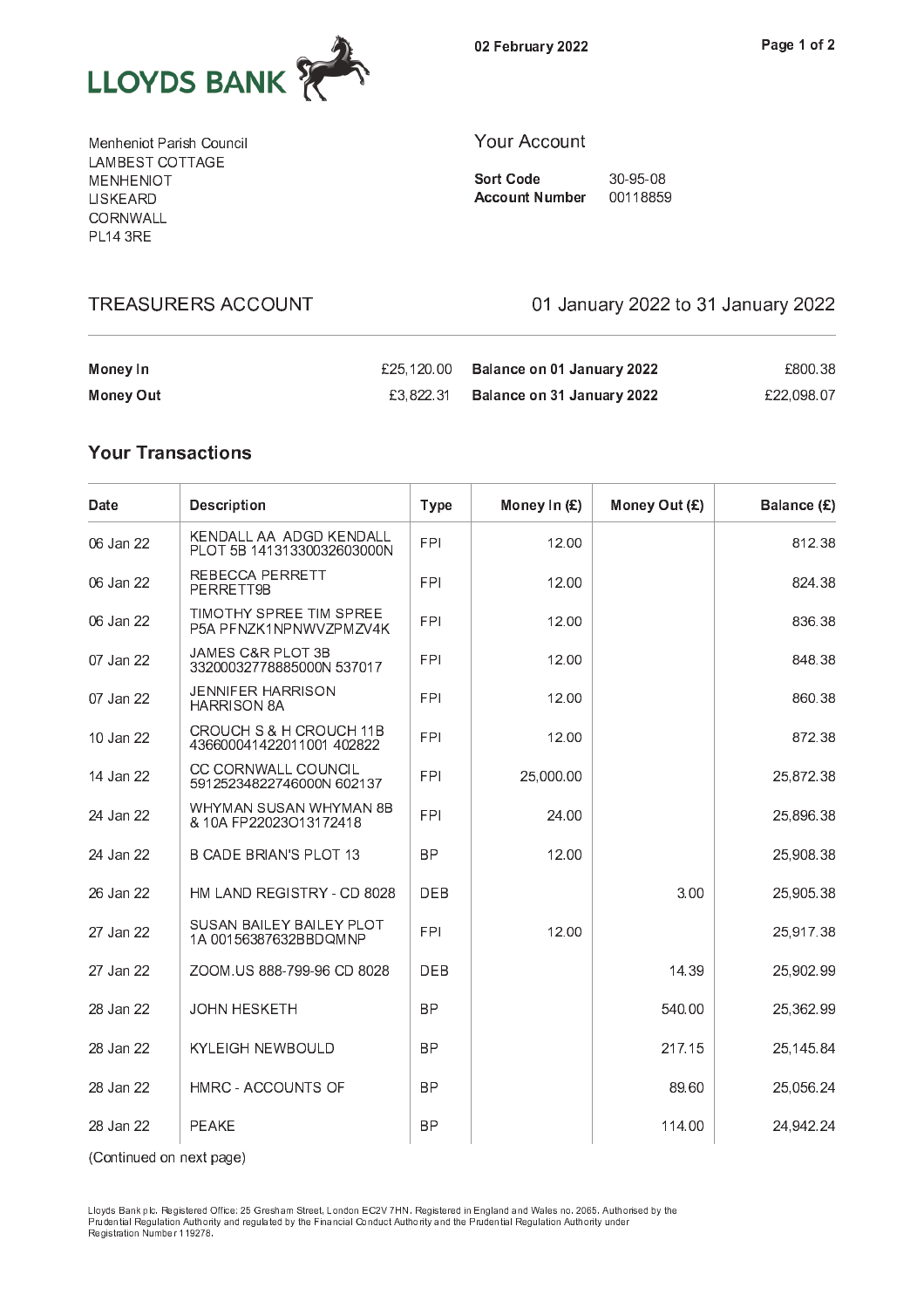

Account Number 00118859

# **Your Transactions**

| Date      | <b>Description</b>        | Type      | Money In $(E)$ | Money Out $(E)$ | Balance (£) |
|-----------|---------------------------|-----------|----------------|-----------------|-------------|
| 28 Jan 22 | CORNWALL COUNCIL          | <b>BP</b> |                | 255.00          | 24,687.24   |
| 28 Jan 22 | ROBERT CRAIG              | <b>BP</b> |                | 50.00           | 24,637.24   |
| 28 Jan 22 | <b>PRYDIS</b>             | <b>BP</b> |                | 114.00          | 24,523.24   |
| 28 Jan 22 | <b>CENTRAL STORES MEN</b> | <b>BP</b> |                | 985.00          | 23,538.24   |
| 28 Jan 22 | <b>FNFRVFO</b>            | <b>BP</b> |                | 1,440.17        | 22,098.07   |

### **Transaction types**

|            | <b>BGC</b> Bank Giro Credit | BP. | <b>Bill Payments</b>               |            | <b>CHG</b> Charge |           | <b>CHQ</b> Cheque             |
|------------|-----------------------------|-----|------------------------------------|------------|-------------------|-----------|-------------------------------|
|            | <b>COR</b> Correction       |     | <b>CPT</b> Cashpoint               | DD.        | Direct Debit      |           | <b>DEB</b> Debit Card         |
|            | <b>DEP</b> Deposit          |     | <b>FEE</b> Fixed Service           | <b>FPI</b> | Faster Payment In |           | <b>FPO</b> Faster Payment Out |
| <b>MPI</b> | Mobile Payment In           |     | MPO Mobile Payment Out PAY Payment |            |                   | <b>SO</b> | Standing Order                |
|            | <b>TFR</b> Transfer         |     |                                    |            |                   |           |                               |

Lloyds Bank plc. Registered Office: 25 Gresham Street, London EC2V 7HN. Registered in England and Wales no. 2065. Authorised by th<br>Prudential Regulation Authority and regulated by the Financial Conduct Authority and the Pr